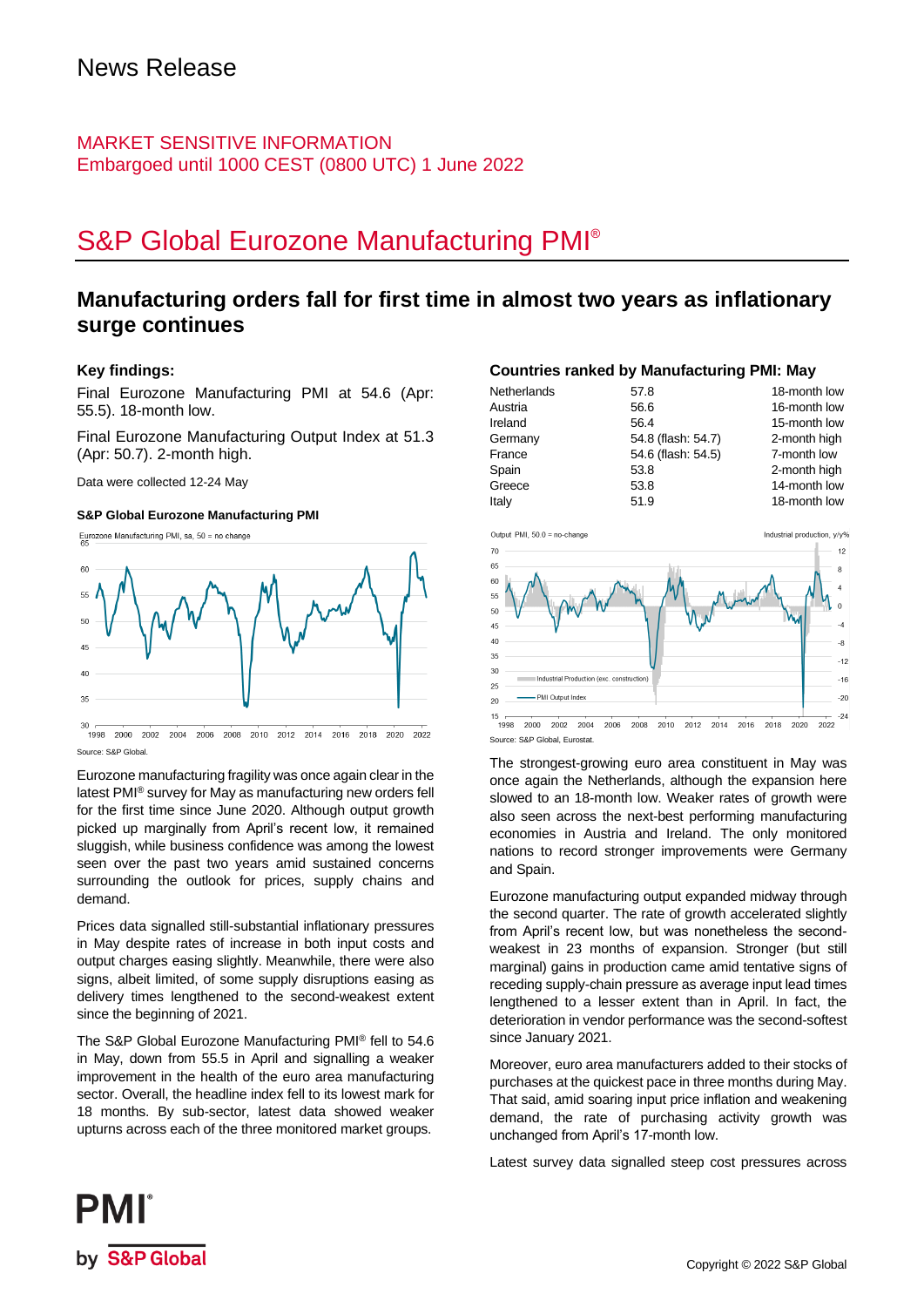## News Release

euro area manufacturing firms in May. Although the rate of increase softened, it was among the steepest on record amid widespread reports of surging energy and raw material prices. In a bid to offset margin pressures, surveyed goods producers charged higher prices. Overall, the rate of output price inflation was the second-strongest in the series history, surpassed only by that seen in April.

A consequence of rising selling charges was falling demand during May. New orders placed with euro area manufacturers declined for the first time since June 2020. In addition to price rises, survey respondents also linked weaker demand to the war in Ukraine, supply issues and heightened uncertainty. Furthermore, the decline was broad-based, according to market grouping data, and led by the intermediate goods category. Similarly, new export\* orders also decreased at the sharpest pace for nearly two years.

Concerns surrounding the outlook for inflation, demand and supply chains anchored business confidence at a relatively subdued level during May. Overall, euro area businesses were optimistic towards the coming 12 months, but the level of positive sentiment was among the weakest seen over the past two years.

*\*Includes intra-eurozone trade*

Commenting on the final Manufacturing PMI data, **Chris Williamson**, Chief Business Economist at S&P Global Market Intelligence said:

*"Euro area manufacturers continue to struggle against the headwinds of supply shortages, elevated inflationary pressures and weakening demand amid rising uncertainty about the economic outlook. However, the manufacturing sector's deteriorating health has also been exacerbated by demand shifting to services, as consumers boost their spending on activities such as tourism and recreation.*

*"The survey's output gauge is indicative of official manufacturing production falling slightly so far in the second quarter, and forward-looking indicators such as the orders-to-inventory ratio suggest the rate of decline will accelerate in coming months, absent a sudden revival of demand for goods. The eurozone economy therefore looks increasingly, and uncomfortably, dependent on the service sector to sustain growth in the coming months.* 

*"A major driver of the first drop in new orders for almost two years was the ongoing supply crunch and accompanying price pressures, with producers of many goods and raw materials raising their prices yet again alongside a recent surge in energy prices. Spending power has hence been hit hard, and often consumers in particular have shown an eagerness to move spending from goods to services, taking advantage of looser pandemic travel restrictions.* 

*"However, there is also an undercurrent of growing uncertainty about the economic outlook, linked to Russia's invasion of Ukraine, persistent inflationary pressures and supply disruptions, that is in turn driving increased risk aversion and caution among customers, which points to deeper underlying downside risks to the economic outlook."* 

-Ends-